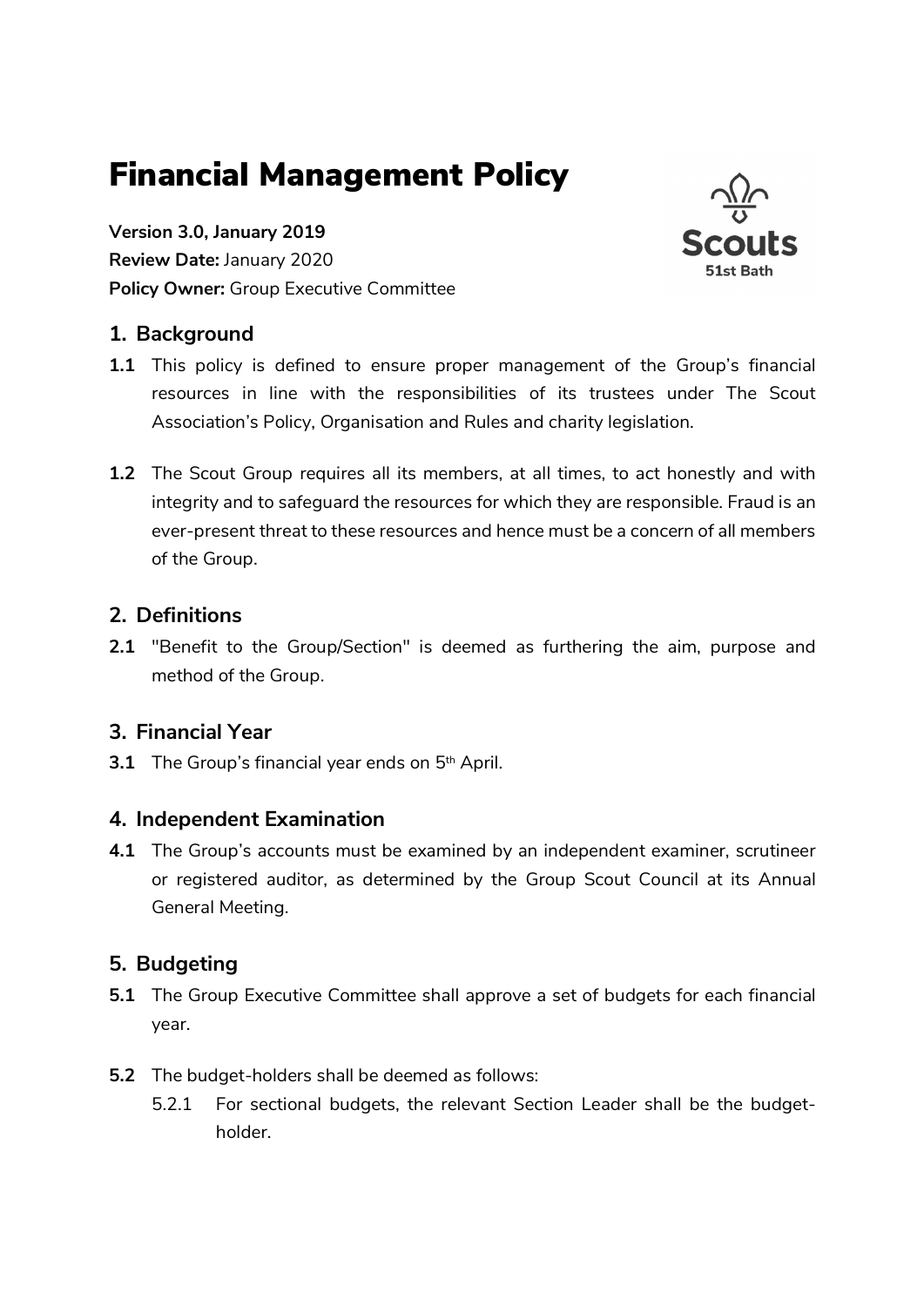5.2.2 For Group budgets, the Group Scout Leader shall be the budget holder. Except where the budget relates to governance or administrative activities, for which the Group Chair shall be the budget-holder.

## 6. Authorisation Limits

- 6.1 Budget-holders may authorise expenditure up to their budgetary limit for any expenditure within their budget's remit.
- 6.2 The following authorisation limits apply to any out-of-budget Group expenditure:
	- The Group Scout Leader/Assistant Group Scout Leader may authorise spend of up to £80 of out-of-budget expenditure;
	- Any out-of-budget expenditure above £80 must be pre-authorised by the Group Executive Committee.

## 7. Reporting and Reimbursement

- 7.1 Any expenditure, where not invoiced (see "Invoices"), must be reported to the Group Treasurer at the earliest opportunity using the expenses function of the Group's accounting suite.
- 7.2 Expenditure will be reimbursed to the person reporting the expense, if and only if the Treasurer can confirm authorisation with the relevant person(s).
- 7.3 No expenses will be reimbursed if the expenditure was incurred more than three months prior to when the claim is being made.
- 7.4 Members of the Group are strongly encouraged to accept reimbursement of expenses. If they do not want to take expenses they can be reimbursed and then personally donate the value of the expenses back to the Group.

## 8. Record Keeping

- 8.1 The Group Treasurer shall ensure a record is kept of all the Group's expenditure and income (the Group's Accounts), along with the documentation associated with each.
- 8.2 The Group's financial records shall be stored in the Group's accounting suite, Xero.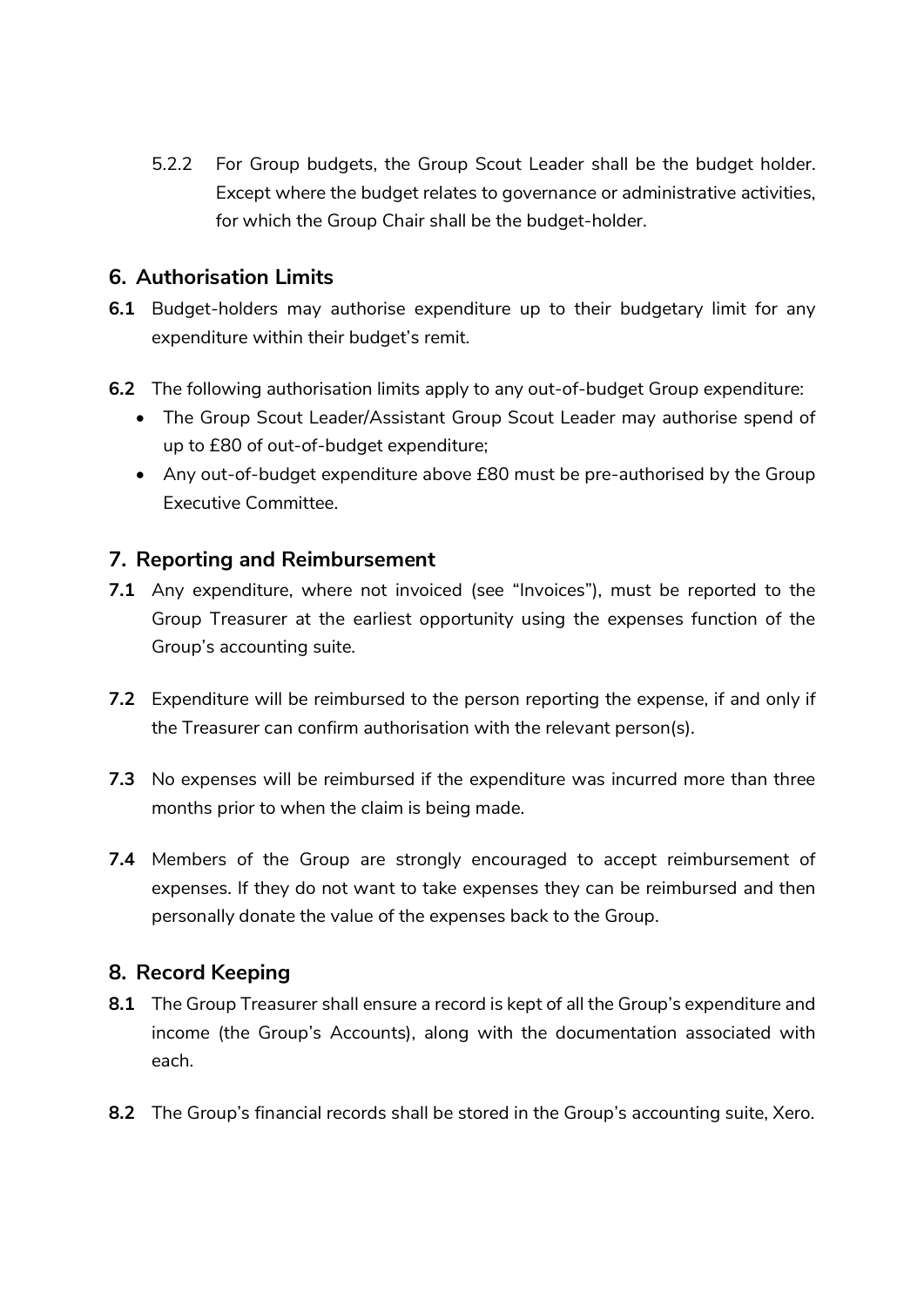- 8.3 The Group Treasurer shall provide an up-to-date version of the Group's accounts, upon request to the GSL, and one month before each AGM of the Group Scout Council.
- 8.4 The Group Treasurer shall provide a written report on the financial position of the Group at each Group Executive Committee meeting.

#### 9. Income

- 9.1 All income (including from subscriptions, section activities and fundraising) must be handed to the Group Treasurer at the earliest opportunity (which must not be more than six weeks from receiving it) [if not paid directly into a Group account], along with a record of what the income relates to and from whom it came.
- **9.2** Should the income be raised through a Group Fundraising event, the proceeds should be independently counted by two of the Group's members (neither of whom should be the Treasurer).
- 9.3 All fundraising and grant applications undertaken on behalf of the Group must be done in the name of the Group and given prior approval by the Group Executive Committee. In time-limited circumstances, the Group Scout Leader and Group Chair may approve such activities with a report of the approval given to the Group Executive Committee at its next meeting.
- 9.4 Cash and cheques should be deposited to the Group's current account within two weeks and, in any case, not longer than two months of the Group Treasurer receiving them.

## 10. Invoices

- 10.1 Invoices should be addressed to "51<sup>st</sup> Bath (Ascension Church) Scout Group" at our headquarters address. They should be passed to the Group Treasurer for payment.
- 10.2 Payment of invoices will only be made by the Group when the Treasurer can confirm authorisation with the relevant person(s).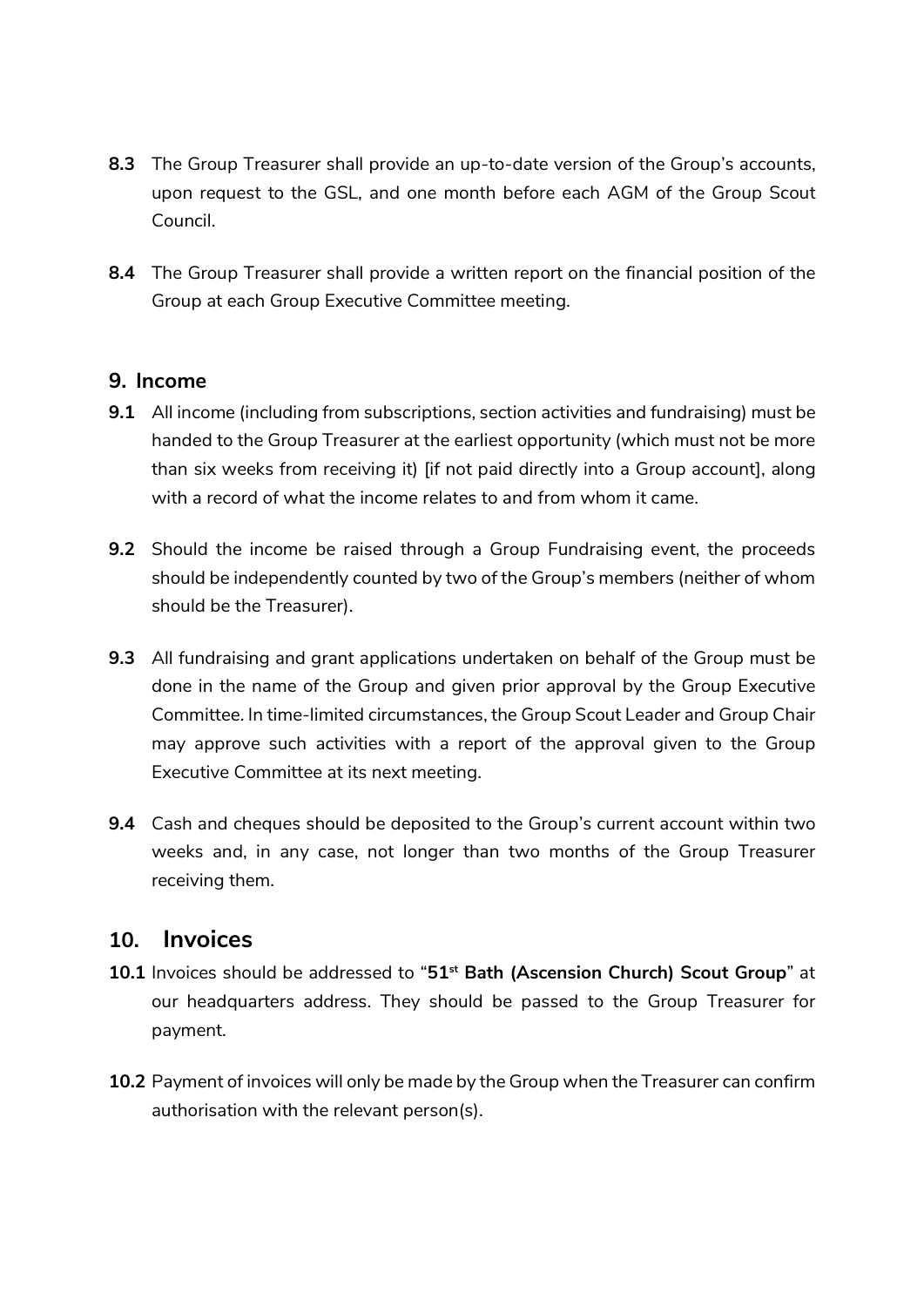10.3 When purchasing an item that will be invoiced, pre-authorisation should be sought from the relevant person(s).

## 11. Holding of Cash/Card Balance

- 11.1 Section Leaders, under authorisation of the Group Scout Leader, may hold cash (or a balance on a Group pre-paid card) for the purposes of purchasing items for the benefit of the Group.
- 11.2 This cash must have first been through the Group's accounts and thus must not be 'topped up' directly from income.
- 11.3 Spend of cash, or on a pre-paid card, is still subject to the reporting and authorisation policy items, as defined in this policy.
- 11.4 Cash/card balance held for an unspecified event must not exceed £150.
- 11.5 Leaders of Group Activities may, under authorisation of the GSL, hold cash to the value of expected required spend (as detailed in the activities budget) plus a contingency for Group Activities.
- **11.6** Any cash advance for a specific event must be cleared within three weeks of return or date of the event.

## 12. Banking Arrangements

- 12.1 The Group shall hold one current account.
- 12.2 The Group may hold one or more savings account(s), as deemed appropriate by the Group Executive Committee.
- 12.3 The current account will be the sole place for all the Group's banking transactions, including deposit and withdrawal, with the exception of transfer between Group bank accounts.
- 12.4 Signatories on the current account shall number at least three, and must include:
	- The Group Scout Leader;
	- The Group Chair;
	- The Group Treasurer.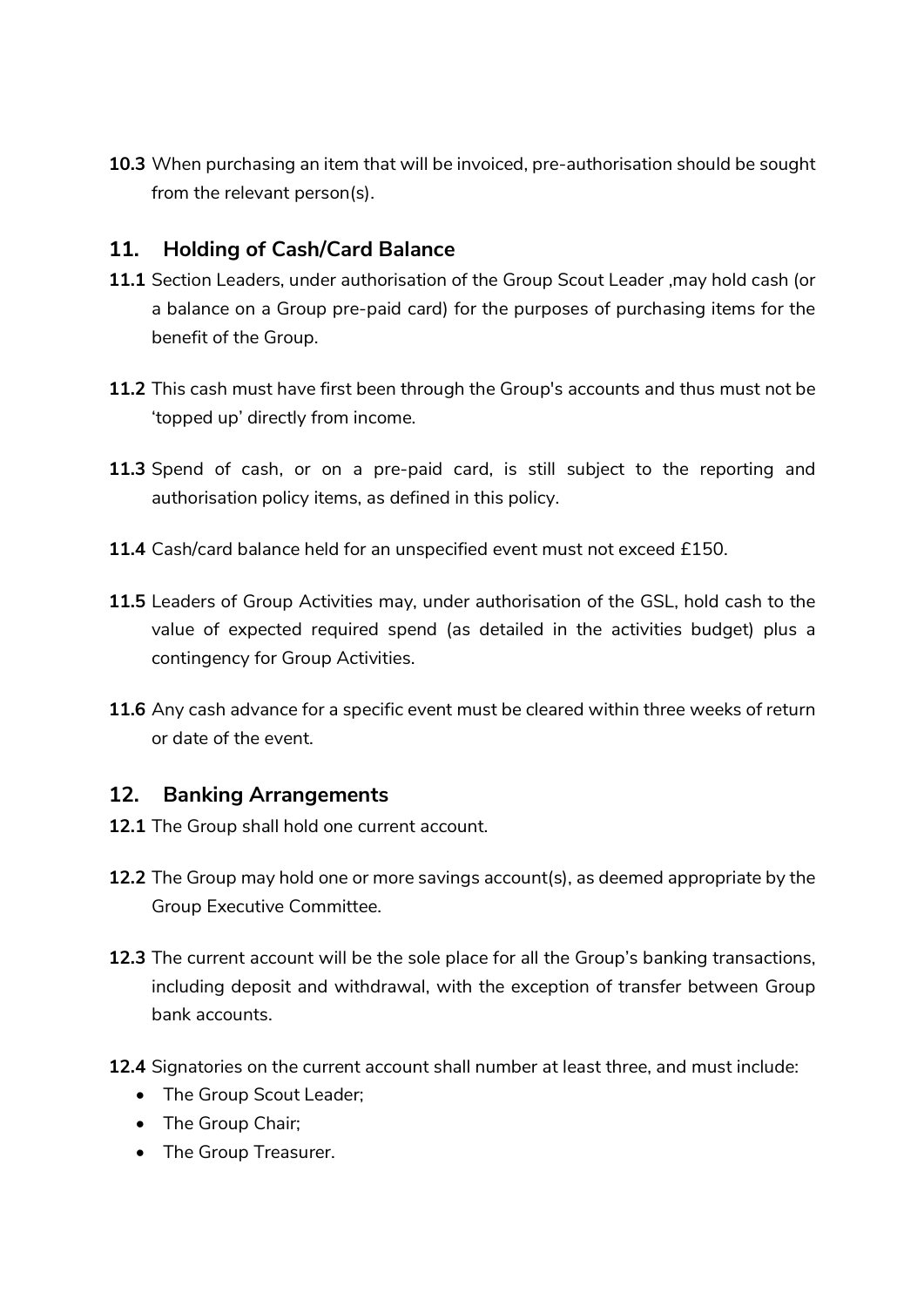Any other signatories must be members of the Group Executive Committee.

- 12.5 Our accounting suite, Xero, will use an automatic read-only bank feed to reconcile transactions against the Group's accounts.
- 12.6 Any change to signatories, or other banking arrangement details, must be agreed by the Group Executive Committee.

## 13. Group Pre-Paid Cards

- 13.1 The Group makes use of pre-paid cards for its volunteers, in lieu of holding cash.
- 13.2 The Group will issue pre-paid cards only to the following roles, and only when authorised by the Group Chair and Group Treasurer:
	- Group Scout Leader
	- **•** Group Chair
	- **•** Group Treasurer
	- Assistant Group Scout Leader
	- Section Leader
	- Assistant Section Leader
- 13.3 Group cards will be topped-up only under the "Holding of Cash/Card Balance" section above.
- 13.4 All Group card transactions must be reconciled monthly.
- 13.5 Group cards must not be used by any person other than the named cardholder and cannot be transferred, even to someone else with the authority to spend.
- 13.6 Group cards' PINs must be kept secure and never shared with another person.
- 13.7 Group cards must not be used for:
	- ATM withdrawals or cashback services
	- Non-Group expenditure
- 13.8 Group cards must be returned to the Group Treasurer on termination of membership of the Group, when requested to do so by the Group Chair or Group Treasurer, or when you no longer become eligible to hold one.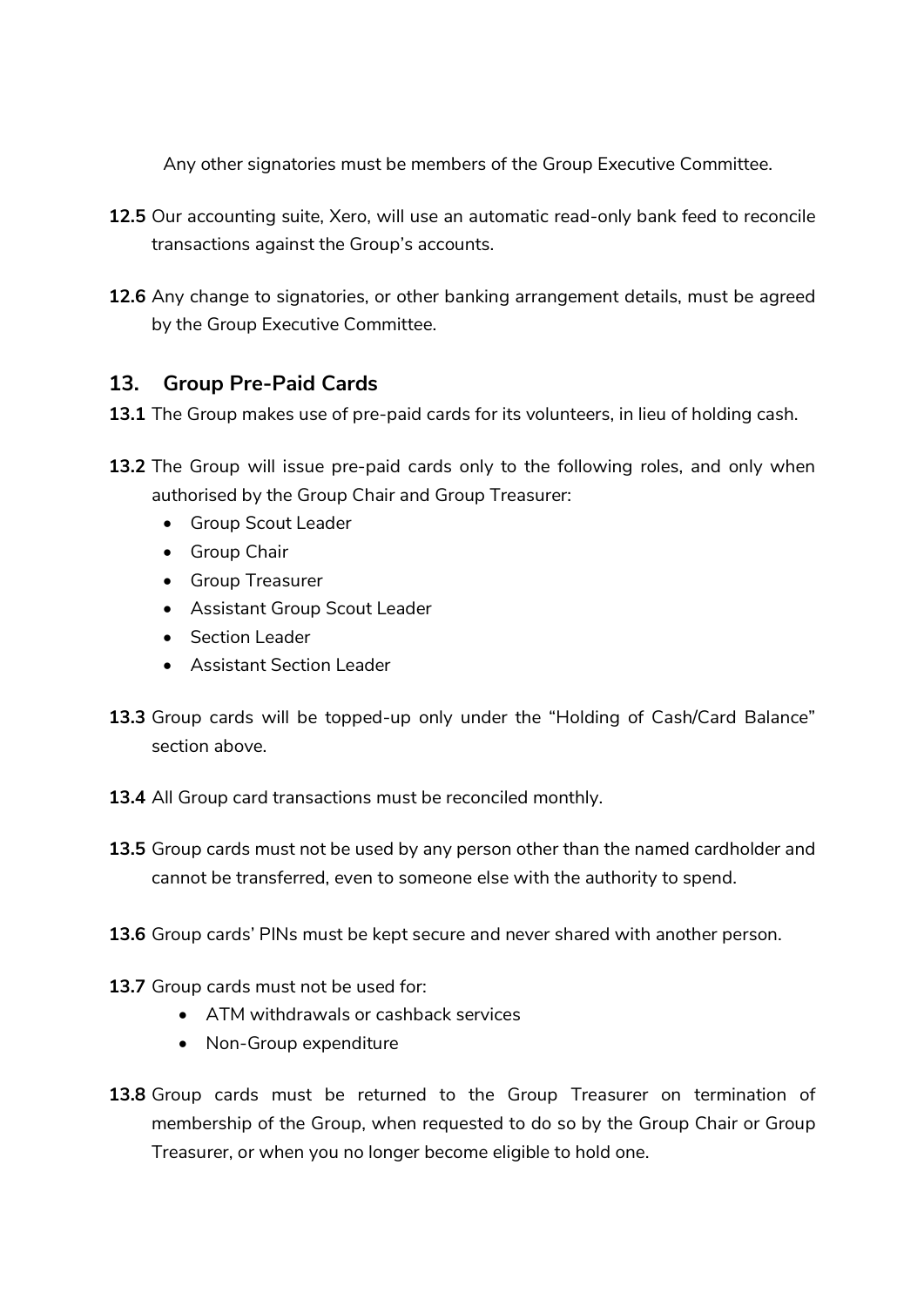#### 14. Group Payments

- 14.1 All group payments must be signed/authorised by two signatories.
- 14.2 The value of the payment indicates who is authorised to authorise it. This is detailed in the table below.

| <b>Lower Limit</b> | Upper Limit | <b>Signatory Requirements</b>                       |
|--------------------|-------------|-----------------------------------------------------|
| £0                 | £100        | Any two signatories.                                |
| £100.01            | £300        | Any one signatory plus the GSL, Chair or Treasurer. |
| £300.01            |             | Any two of GSL, Chair or Treasurer.                 |

- 14.3 No person shall authorise a payment without first seeing supporting documentation of the expense.
- 14.4 No person shall authorise a payment without first inserting the name of the payee.
- 14.5 All cheque payment details shall be promptly sent to the Group Treasurer, which includes the Cheque Number, Date Cheque Drawn, Amount of Cheque, Payee and Signatories.
- 14.6 Cheques, whether unused or partly written, will be kept in a secure place.

#### 15. Other Banking Facilities

- 15.1 Online banking may be used by the treasurer to monitor account activity.
- 15.2 Online banking must only be used for transactions if there is a facility for dualauthorisation.
- 15.3 All direct debits and standing orders must be set up by two signatories, one of whom must be the Group Treasurer.
- 15.4 No person shall be a signatory on a transfer, direct debit or standing order where the payee is themselves.
- 15.5 Debit cards are not to be used on any account belonging to the Group.

#### 16. Reserves